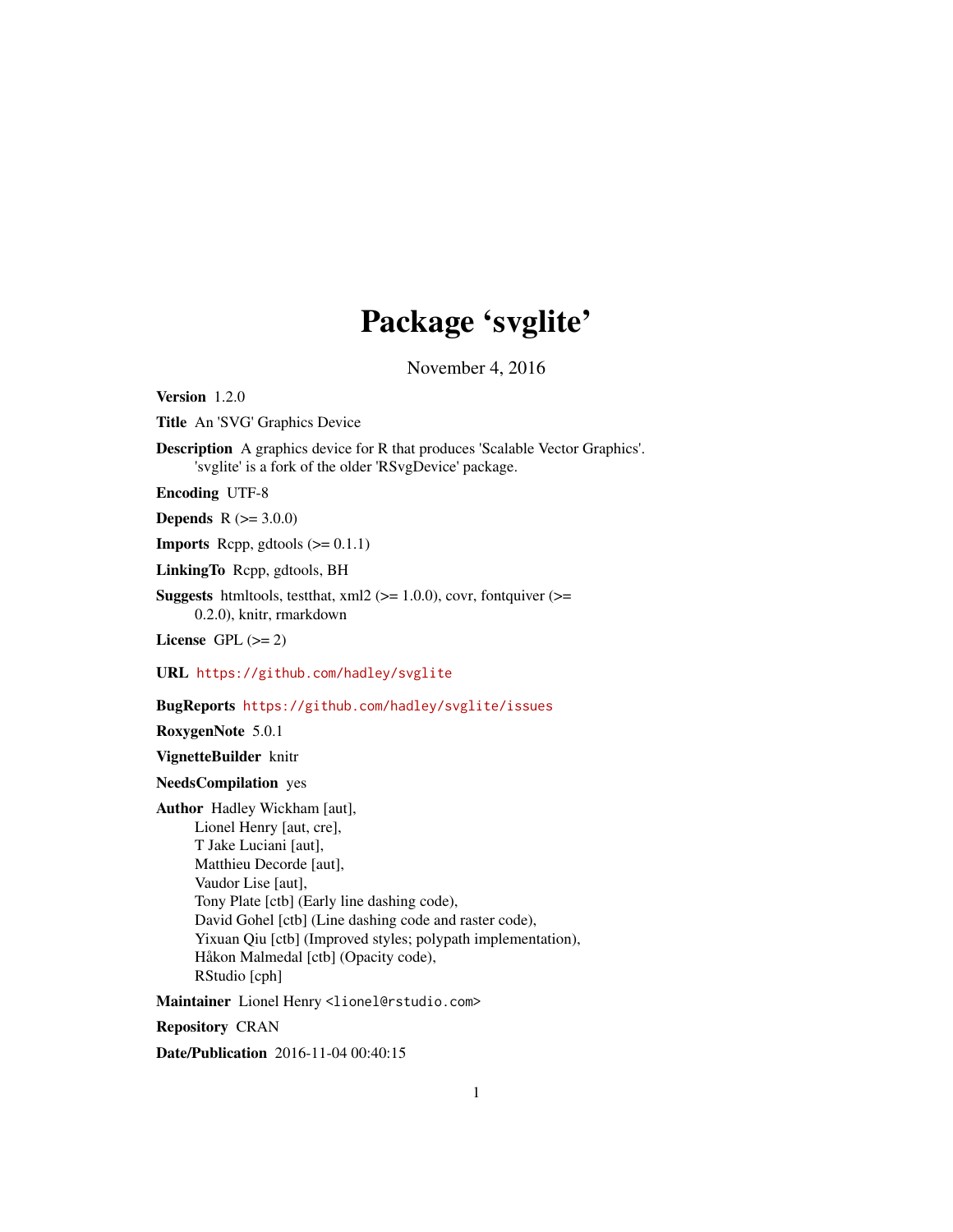# <span id="page-1-0"></span>R topics documented:

| Index |  |  |  |  |  |  |  |  |  |  |  |  |  |  |  |  |  |  | $\mathbf{8}$ |
|-------|--|--|--|--|--|--|--|--|--|--|--|--|--|--|--|--|--|--|--------------|
|       |  |  |  |  |  |  |  |  |  |  |  |  |  |  |  |  |  |  |              |
|       |  |  |  |  |  |  |  |  |  |  |  |  |  |  |  |  |  |  |              |
|       |  |  |  |  |  |  |  |  |  |  |  |  |  |  |  |  |  |  |              |
|       |  |  |  |  |  |  |  |  |  |  |  |  |  |  |  |  |  |  |              |
|       |  |  |  |  |  |  |  |  |  |  |  |  |  |  |  |  |  |  |              |
|       |  |  |  |  |  |  |  |  |  |  |  |  |  |  |  |  |  |  |              |

| editSVG | Run plotting code and open svg in OS/system default svg viewer or |
|---------|-------------------------------------------------------------------|
|         | editor.                                                           |

#### Description

This is useful primarily for testing or post-processing the SVG.

### Usage

editSVG(code, ..., width = NA, height = NA)

#### Arguments

| code      | Plotting code to execute.             |
|-----------|---------------------------------------|
| $\cdot$ . | Other arguments passed on to syglite. |
| width     | Height and width in inches.           |
| height    | Height and width in inches.           |

#### Examples

```
if (interactive()) {
  editSVG(plot(1:10))
  editSVG(contour(volcano))
}
```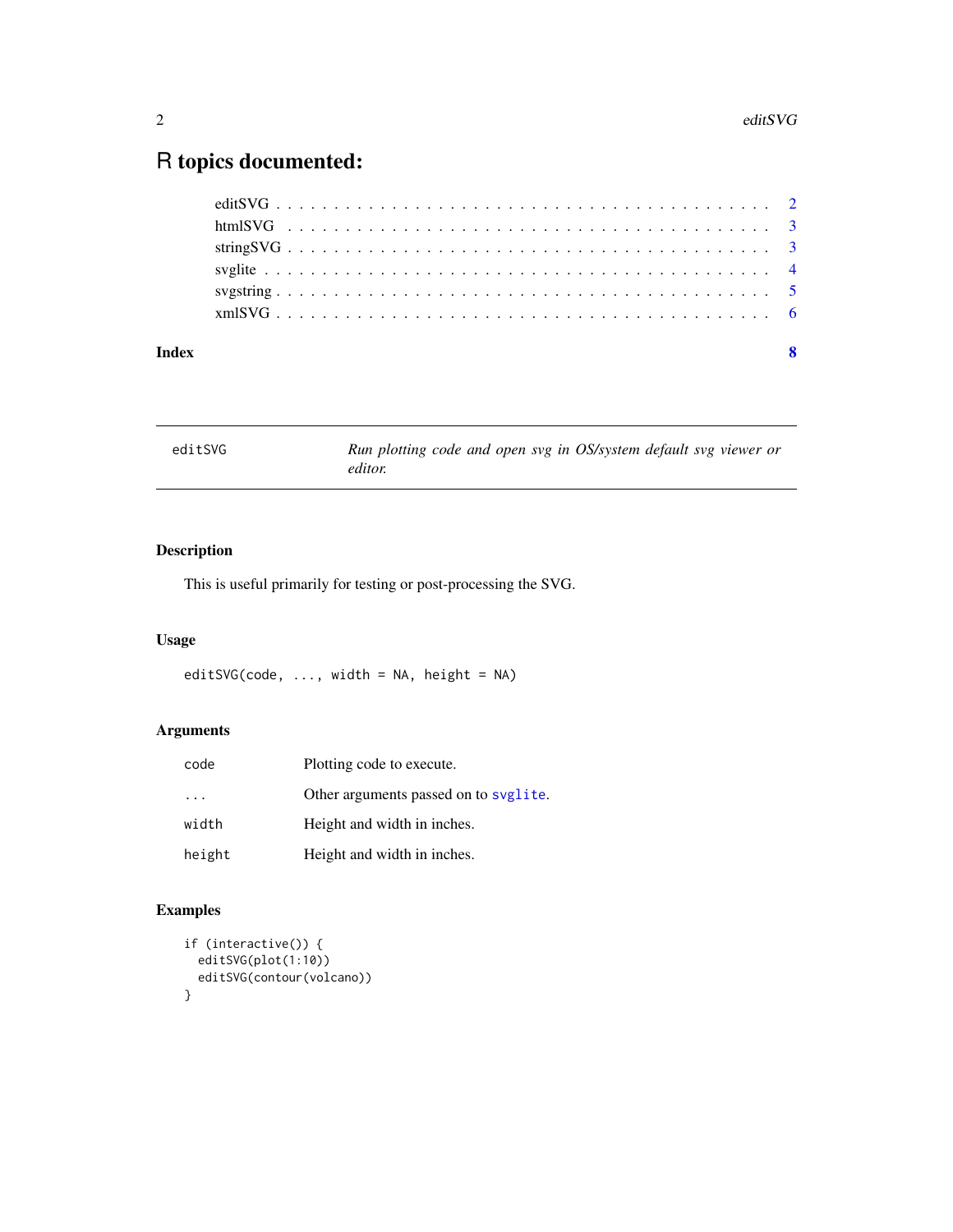<span id="page-2-0"></span>

#### Description

This is useful primarily for testing. Requires the htmltools package.

#### Usage

htmlSVG(code, ...)

#### Arguments

| code     | Plotting code to execute.             |
|----------|---------------------------------------|
| $\cdots$ | Other arguments passed on to svglite. |

#### Examples

```
if (require("htmltools")) {
 htmlSVG(plot(1:10))
 htmlSVG(hist(rnorm(100)))
}
```

| stringSVG | Run plotting code and return svg as string |
|-----------|--------------------------------------------|
|-----------|--------------------------------------------|

#### Description

This is useful primarily for testing but can be used as an alternative to [svgstring\(](#page-4-1)).

#### Usage

```
stringSVG(code, ...)
```
#### Arguments

| code     | Plotting code to execute.             |
|----------|---------------------------------------|
| $\cdots$ | Other arguments passed on to syglite. |

#### Examples

stringSVG(plot(1:10))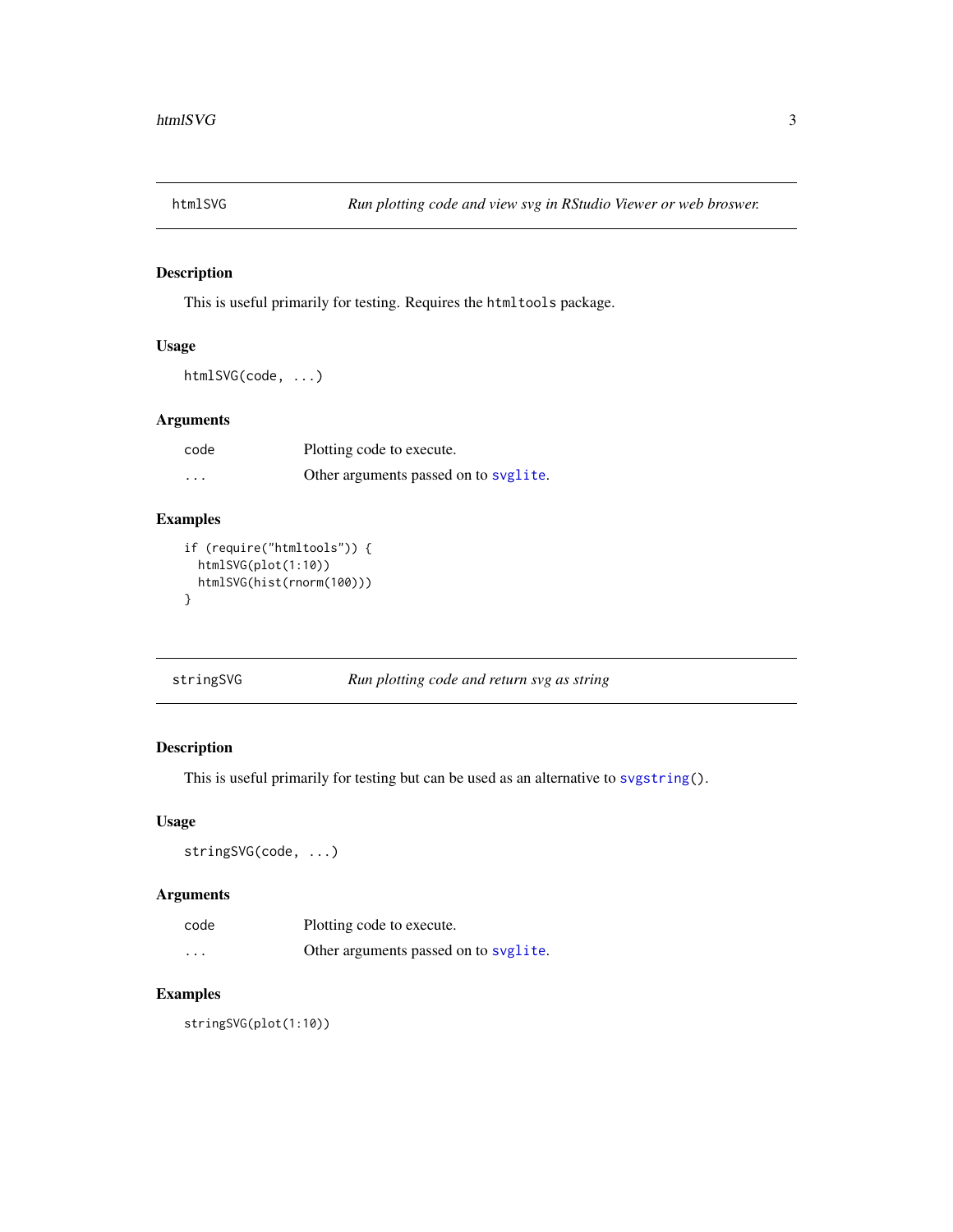<span id="page-3-1"></span><span id="page-3-0"></span>

#### **Description**

This function produces graphics compliant to the current w3 svg XML standard. The driver output is currently NOT specifying a DOCTYPE DTD.

#### Usage

```
svglite(file = "Rplots.svg", width = 10, height = 8, bg = "white",
 pointsize = 12, standalone = TRUE, system_fonts = list(),
 user_fonts = list()
```
#### Arguments

| file          | The file where output will appear.                                                                                                                                                                                                                                                                                                                                         |
|---------------|----------------------------------------------------------------------------------------------------------------------------------------------------------------------------------------------------------------------------------------------------------------------------------------------------------------------------------------------------------------------------|
| height, width | Height and width in inches.                                                                                                                                                                                                                                                                                                                                                |
| bg            | Default background color for the plot (defaults to "white").                                                                                                                                                                                                                                                                                                               |
| pointsize     | Default point size.                                                                                                                                                                                                                                                                                                                                                        |
| standalone    | Produce a standalone svg file? If FALSE, omits xml header and default names-<br>pace.                                                                                                                                                                                                                                                                                      |
| system_fonts  | Named list of font names to be aliased with fonts installed on your system. If<br>unspecified, the R default families sans, serif, mono and symbol are aliased to<br>the family returned by $match_family()$ .                                                                                                                                                             |
| user_fonts    | Named list of fonts to be aliased with font files provided by the user rather<br>than fonts properly installed on the system. The aliases can be fonts from the<br>fontquiver package, strings containing a path to a font file, or a list containing<br>name and file elements with name indicating the font alias in the SVG output<br>and file the path to a font file. |

#### Details

svglite provides two ways of controlling fonts: system fonts aliases and user fonts aliases. Supplying a font alias has two effects. First it determines the font-family property of all text anchors in the SVG output. Secondly, the font is used to determine the dimensions of graphical elements and has thus an influence on the overall aspect of the plots. This means that for optimal display, the font must be available on both the computer used to create the svg, and the computer used to render the svg. See the fonts vignette for more information.

#### Author(s)

This driver was written by T Jake Luciani <jakeluciani@yahoo.com> 2012: updated by Matthieu Decorde <matthieu.decorde@ens-lyon.fr>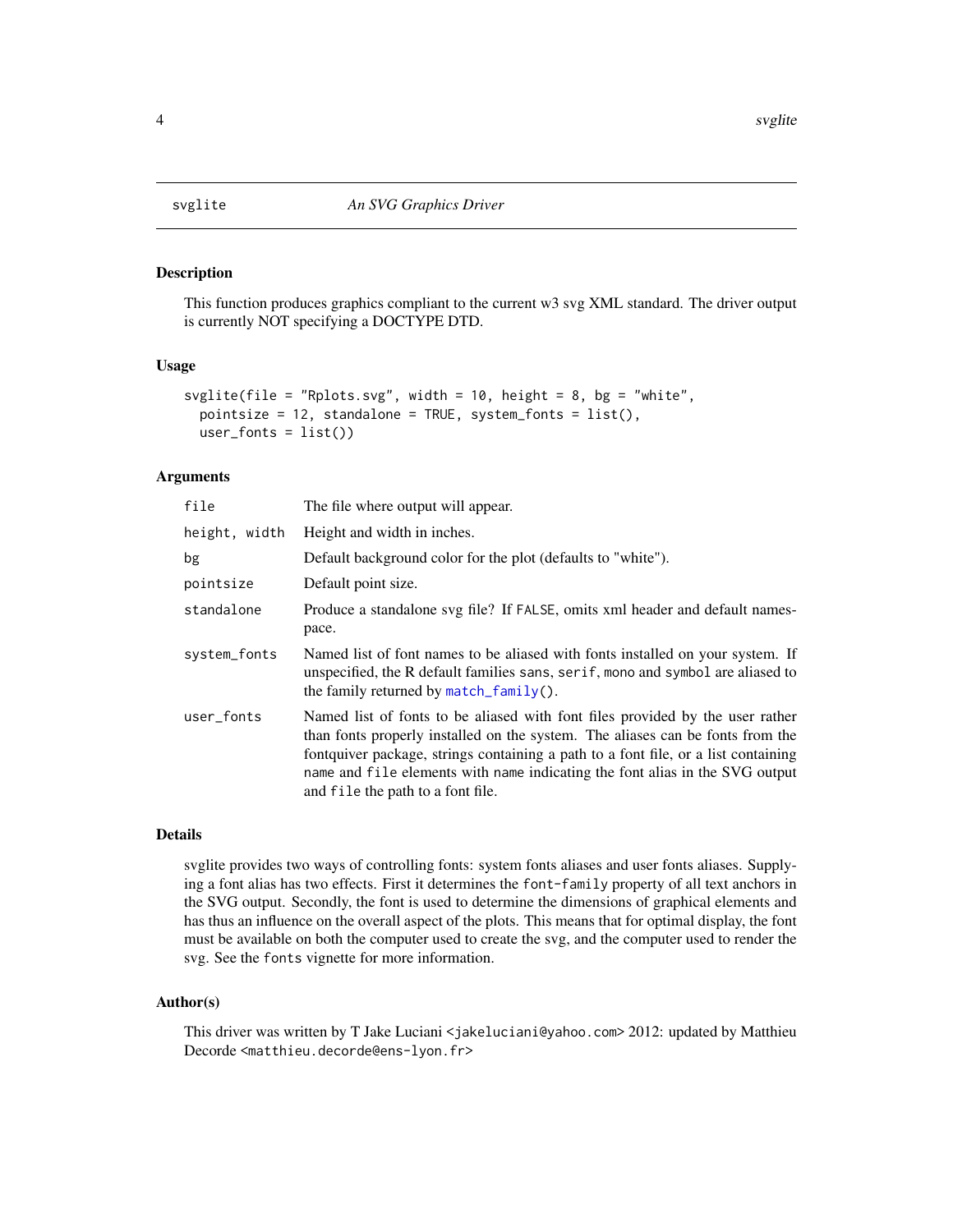#### <span id="page-4-0"></span>svgstring 5

#### References

*W3C Scalable Vector Graphics (SVG)*: <http://www.w3.org/Graphics/SVG/Overview.htm8>

#### See Also

[pictex](#page-0-0), [postscript](#page-0-0), [Devices](#page-0-0)

#### Examples

```
# Save to file
svglite("Rplots.svg")
plot(1:11, (-5:5)^2, type = 'b', main = "Simple Example")dev.off()
# Supply system font aliases. First check the font can be located:
gdtools::match_family("Verdana")
# Then supply a list of aliases:
fonts <- list(sans = "Verdana", mono = "Times New Roman")
svglite("Rplots.svg", system_fonts = fonts)
plot.new()
text(0.5, 0.5, "Some text", family = "mono")dev.off()
# See the fonts vignettes for more options to deal with fonts
```
<span id="page-4-1"></span>

| svgstring | Access current SVG as a string. |
|-----------|---------------------------------|
|-----------|---------------------------------|

#### Description

This is a variation on [svglite](#page-3-1) that makes it easy to access the current value as a string.

#### Usage

```
svgstring(width = 10, height = 8, bg = "white", pointsize = 12,
  standalone = TRUE, system_fonts = list(), user_fonts = list())
```
#### Arguments

| width      | Height and width in inches.                                                  |
|------------|------------------------------------------------------------------------------|
| height     | Height and width in inches.                                                  |
| bg         | Default background color for the plot (defaults to "white").                 |
| pointsize  | Default point size.                                                          |
| standalone | Produce a standalone svg file? If FALSE, omits xml header and default names- |
|            | pace.                                                                        |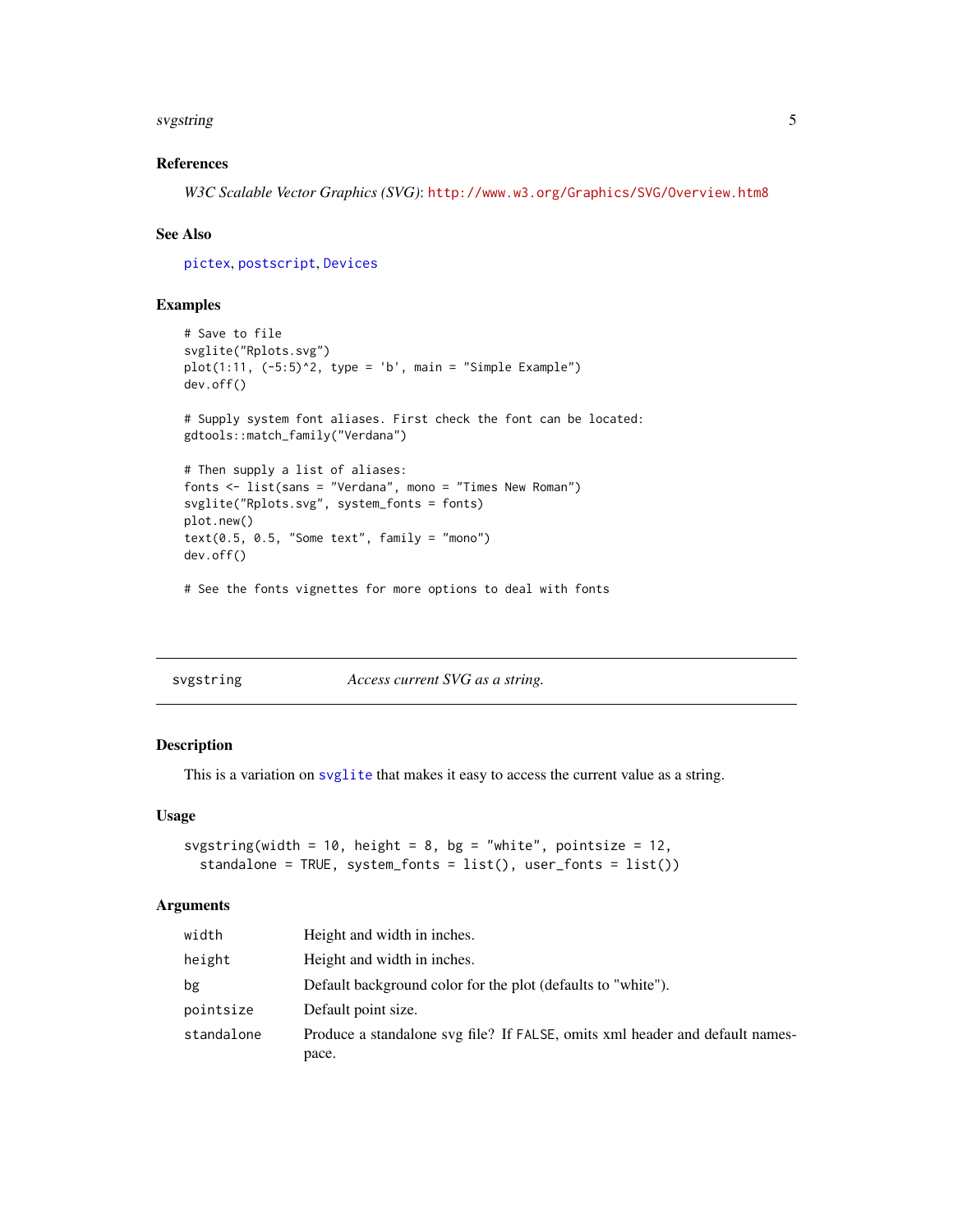<span id="page-5-0"></span>

| system_fonts | Named list of font names to be aliased with fonts installed on your system. If<br>unspecified, the R default families sans, serif, mono and symbol are aliased to<br>the family returned by $match_family()$ .                                                                                                                                                             |
|--------------|----------------------------------------------------------------------------------------------------------------------------------------------------------------------------------------------------------------------------------------------------------------------------------------------------------------------------------------------------------------------------|
| user_fonts   | Named list of fonts to be aliased with font files provided by the user rather<br>than fonts properly installed on the system. The aliases can be fonts from the<br>fontquiver package, strings containing a path to a font file, or a list containing<br>name and file elements with name indicating the font alias in the SVG output<br>and file the path to a font file. |
|              | Arguments passed on to syglite.                                                                                                                                                                                                                                                                                                                                            |
|              |                                                                                                                                                                                                                                                                                                                                                                            |

#### Details

See [svglite\(](#page-3-1)) documentation for information about specifying fonts.

#### Value

A function with no arguments: call the function to get the current value of the string.

#### Examples

```
s <- svgstring(); s()
plot.new(); s();
text(0.5, 0.5, "Hi!"); s()
dev.off()
s <- svgstring()
plot(rnorm(5), rnorm(5))
s()
dev.off()
```
xmlSVG *Run plotting code and return svg*

#### Description

This is useful primarily for testing. Requires the xml2 package.

#### Usage

```
xmlSVG(code, ..., standardone = FALSE, height = 7, width = 7)
```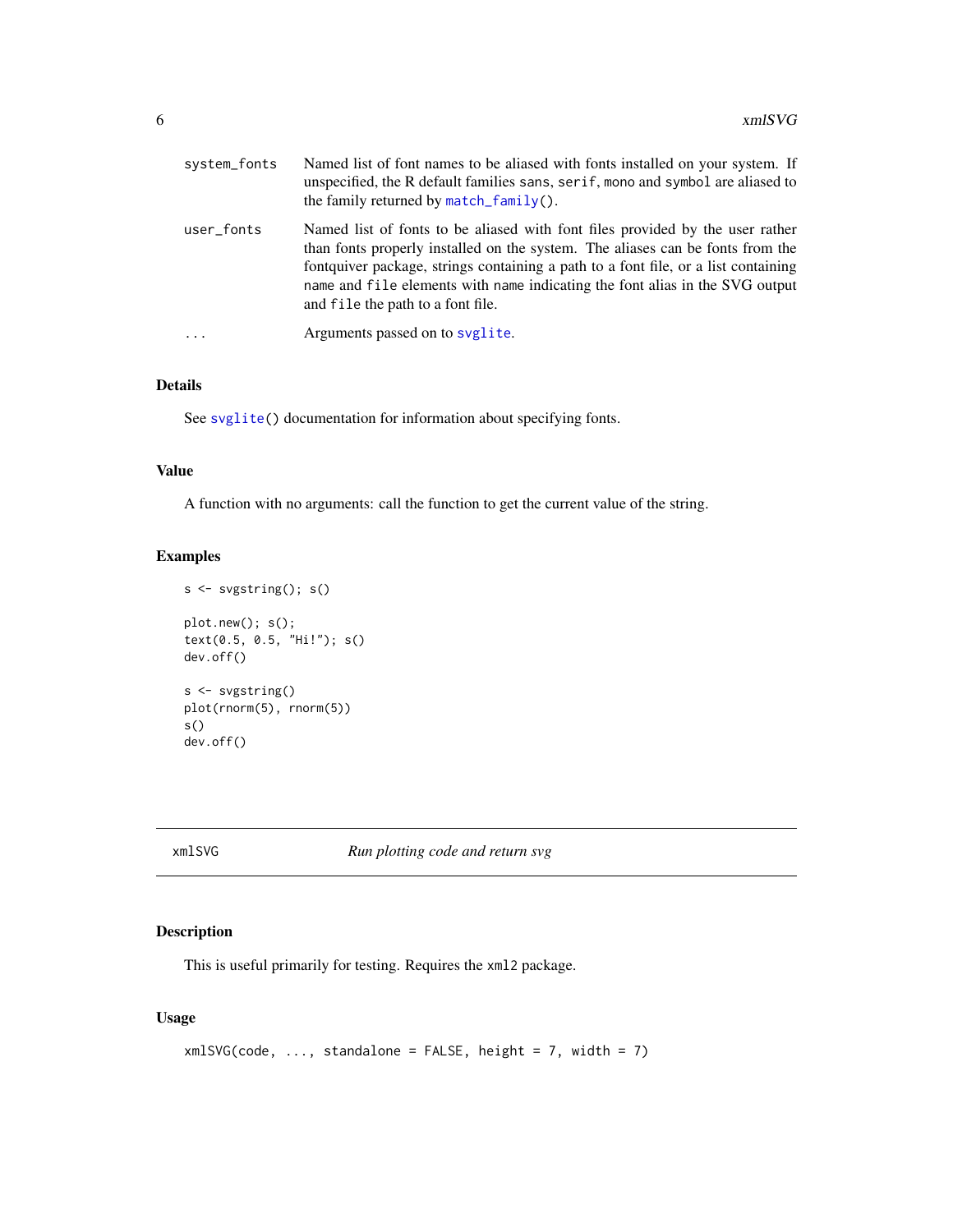#### <span id="page-6-0"></span>xmlSVG 7

# Arguments

| code       | Plotting code to execute.                                                             |
|------------|---------------------------------------------------------------------------------------|
| $\cdot$    | Other arguments passed on to syglite.                                                 |
| standalone | Produce a standalone svg file? If FALSE, omits xml header and default names-<br>pace. |
| height     | Height and width in inches.                                                           |
| width      | Height and width in inches.                                                           |

### Value

A xml2::xml\_document object.

# Examples

```
if (require("xml2")) {
  x <- xmlSVG(plot(1, axes = FALSE))
 x
 xml_find_all(x, ".//text")
}
```